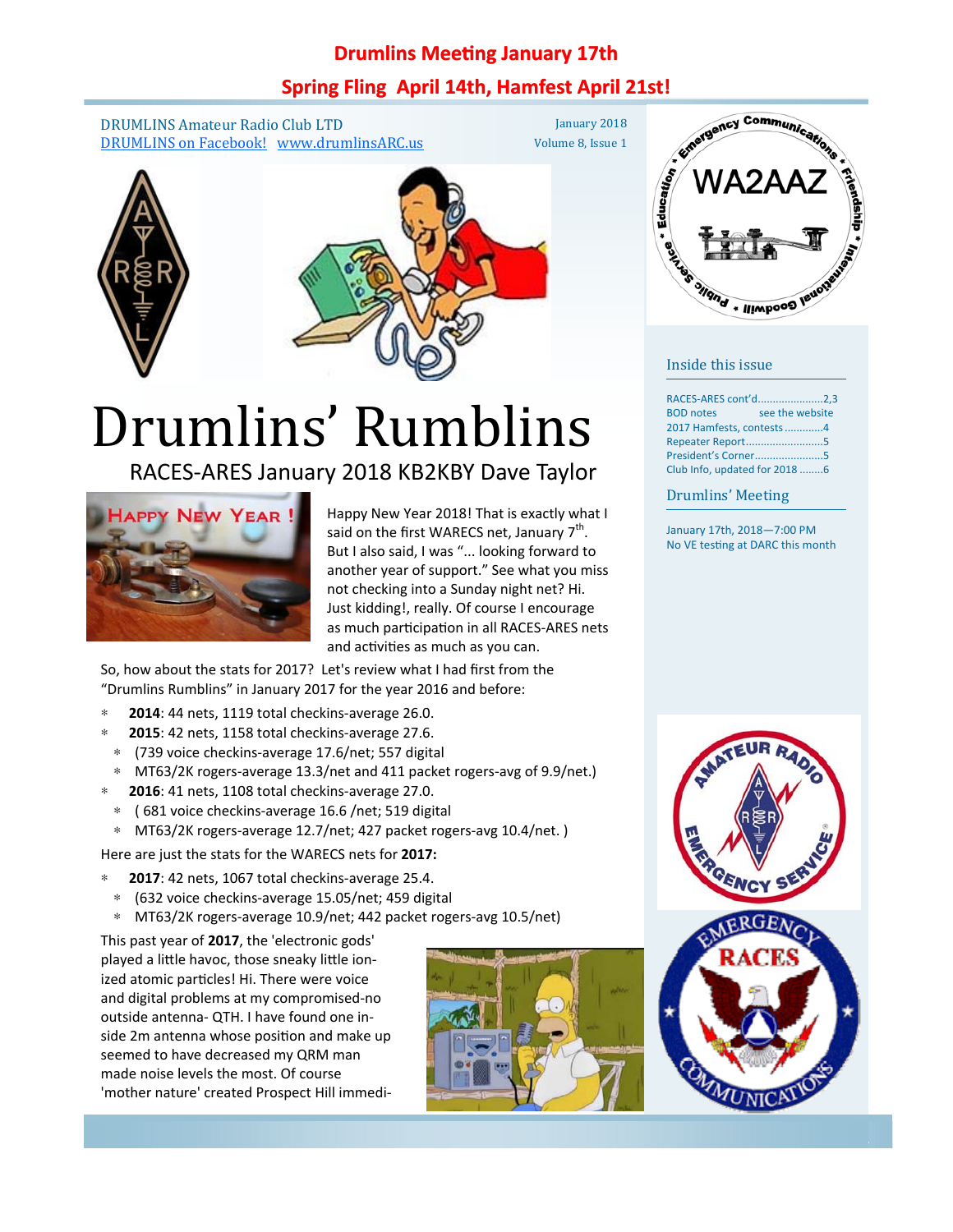# RACES-ARES continued

ately outside my east shack window where man has topped the hill with a cell tower and water tower. How appropriately Prospect Hill is a drumlin too. Hi. Some of you ask why do we bother with a voice message still. Well, several nets this past year that was the only way the message got done-voice. When all else fails, we revert back to the basic mode of communication. There were a couple of times, ANCS (Alternate Net Control Station), had to finish the net, as the 'electronic gods' were playing with me seriously. That was no joke!



We had some problems with the WA2EMO-14 packet mailbox as well. Here it was a human generated problem with an incorrect packet frequency entry on the FT8800 in the EMO shack, a.k.a. electrical room. That was only figured out after a month



or more and only after the TNC, computer program, the link from WA2EMO-2, connections, etc., were all diagnosed as working correctly. The FT8800 window said "packet" but it was found the real frequency was just a little off what it should have been. Hi. Our human gray cells can sure help the 'electronic gods' at times. What an understatement that is. Hi. Notice even with all the problems, we had a little more than the 2016 average of packet-teers rogering on WA2EMO-14. Old technology but it is robust and it works.



**Now for 2017**, I started keeping track of stats especially for ARES events. This was new a stat of course but something which should have been tracked but I honestly didn't know. The new SM (Section Manager), sent out the EC form for the first time. Hi. I am quite sure I do not have all the times sent to me of DARC members participating in event communica-

Your RO/EC is still pleased with the 2017 stats. The average for all the years above is pretty close to 26.0/ net average of all the years typed above. The 451.4 WARECS net hours means DARC members spent 18.81 total days on their 2m meter radios without a break for anything-no potty call, eating or sleeping-just for the Sunday WARECS nets!

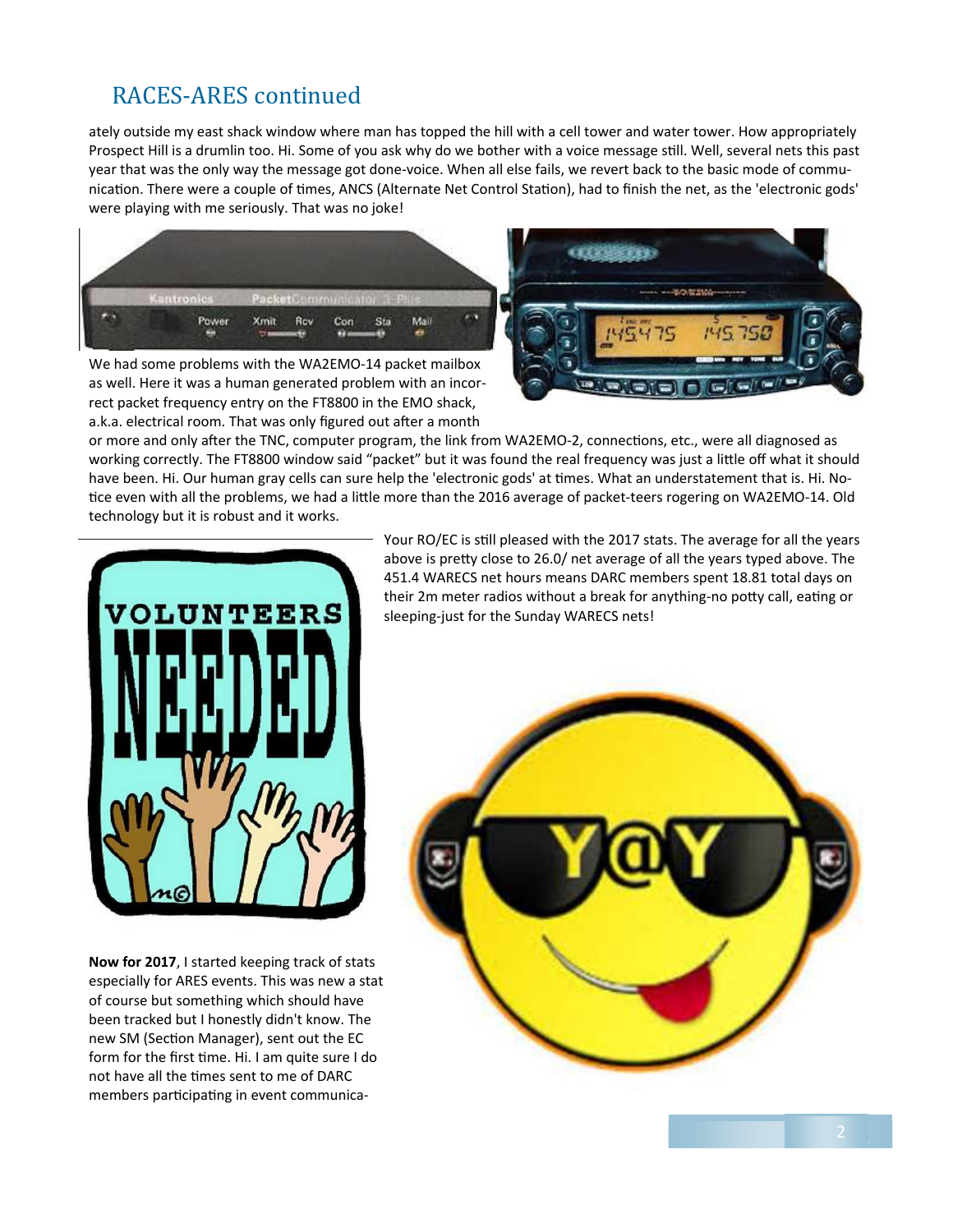# RACES-ARES continued

tions. But with those DARC members who did tell me, I can report in 2017 a total of 575.04 hours or 23.96 days you helped the American public for whatever event it was! That is outstanding! Our busiest month for ARES was July with 164.75 hours volunteered and remember that is just waking hours, no sleep, etc. June was next with 106.6 hours and October, third, with 96.0 hours mostly because of the Pumpkin Patrol. Naturally May to October is our busiest time. No Arctic freeze during those months coincidentally as we just got through as I type! Hi. Better not have it either!

So, YES, if you think you spent a lot of time in 2017 with communications for RACES-ARES, you are correct! Taking the Sunday night nets and all the events together, that is a total of 1026.5 hours or 42.77 days of YOUR time out of a whole year!

## **DARC members!, well done! "FB"! I praise you for your dedica-Ɵon helping our Wayne County EMO and the public of at least three different counƟes!**

#### **Looking forward to another great year!**

73 & 88, Dave KB2KBY



#### **VE Testing**

#### **Drumlins ARC / Laurel VEC Testing** February 21, 2018

Testing will start at 6:30 PM (Drumlins ARC Monthly Meeting)

**CONTACT** for individuals registering in advance is: Sabrina Hamill, WD2STK - (585)727-2091

The SquawIsland ARC (SIARC) has VE testing at the Ontario County EOC-911 center on County Road 46 near the fire training area every other second Wednesday of the month at 6:30 PM. VE sessions are held prior to their meeting. The VE testing is headed by Russ Harris, N2IZV of SIARC. The SIARC website (www.SIARC.us) can be used for directions and infor-



#### **VE Testing At RIT**

RARA conducts amateur radio license testing on the 3rd Saturday of each month from September through April and at the Hamfest. These tests cover all amateur radio elements as required for the Technician, General, and Extra class licenses.

Testing is conducted at: Rochester Institute of Technology James E. Gleason Hall, Room 9-3139 Registration is at 10:00 AM

Please check www.rochesterham.org for details.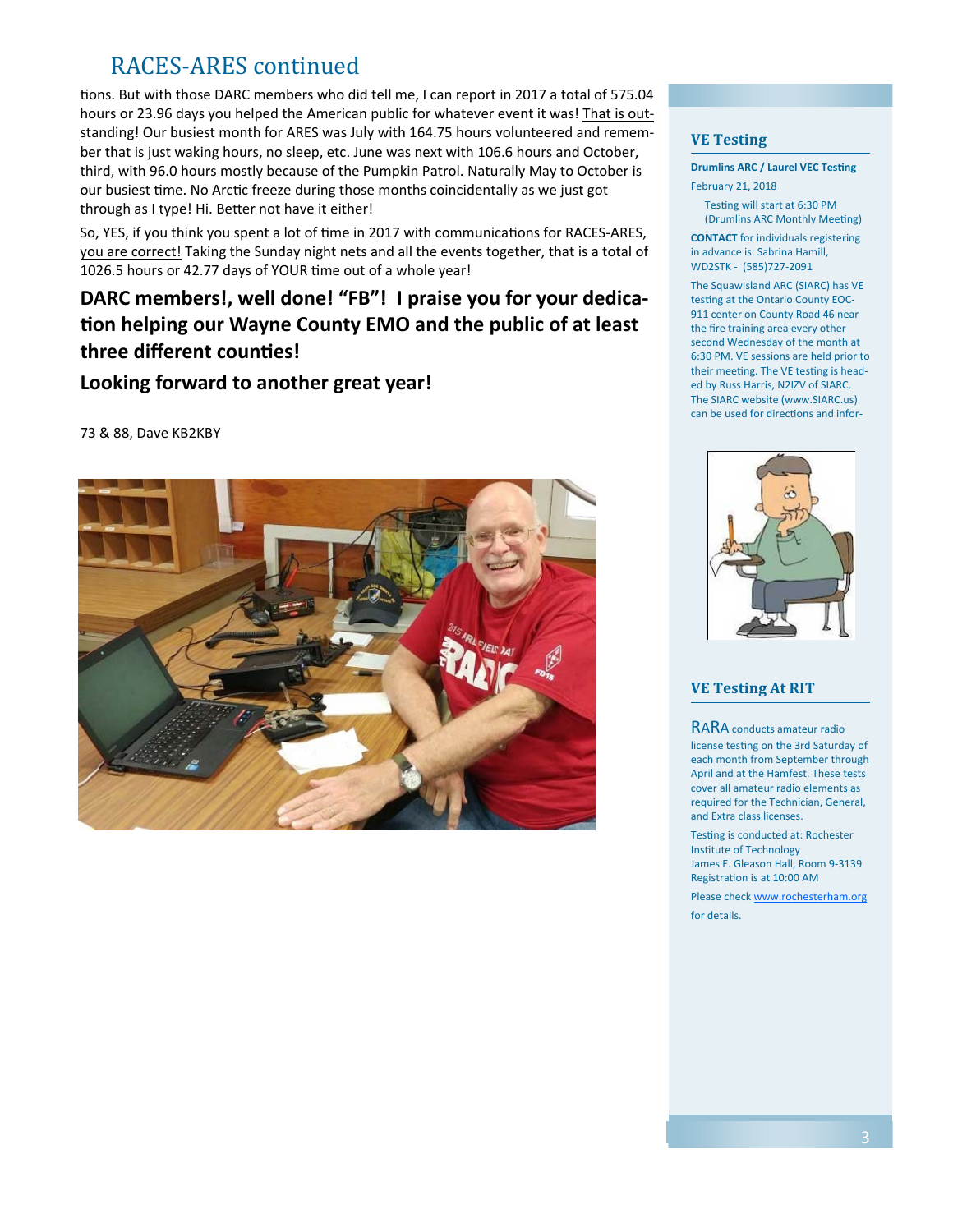# **January Program-**

**KC2TCM will show us how to install and use AndFlmsg for decoding fldigi net messages. Bring your android phone and get all set up!** 

#### **Upcoming Events**

Spring Fling April 14th, \$25 per person, Phelps Hotel

Drumlins Hamfest April 21st, Palmyra VFW 



# February Rumblins Deadline is: February 15<sup>th</sup>, 2018

NY State RACES - HF NET Sunday 0900

3.993.5kHz SSB/LSB

**If you have an arƟcle that you would like to share with the rest of the club, please submit them to me and I'll work on getting it in the newsletter! Email address: wdutcher@tkcontrols.com Snail Mail address:144 Berg Rd Ontario, NY 14519** 

| 2018 Hamfest Schedule                                              |                                                         |  |
|--------------------------------------------------------------------|---------------------------------------------------------|--|
| <b>DAYTON</b><br><b>HAMVENTION</b><br>05/18/2018                   | <b>DRUMLINS ARC</b><br><b>HAMFEST</b><br>04/21/2018     |  |
| Elmira/<br><b>Horseheads</b><br><b>TRD</b>                         | <b>Winter Hamfest</b><br><b>Big Flats</b><br><b>TBD</b> |  |
|                                                                    |                                                         |  |
| <b>ARRL</b> contest cal-<br>endar link<br>http://<br>www.arrl.org/ | <b>RARA Hamfest</b><br><b>TBD</b>                       |  |
|                                                                    |                                                         |  |
|                                                                    |                                                         |  |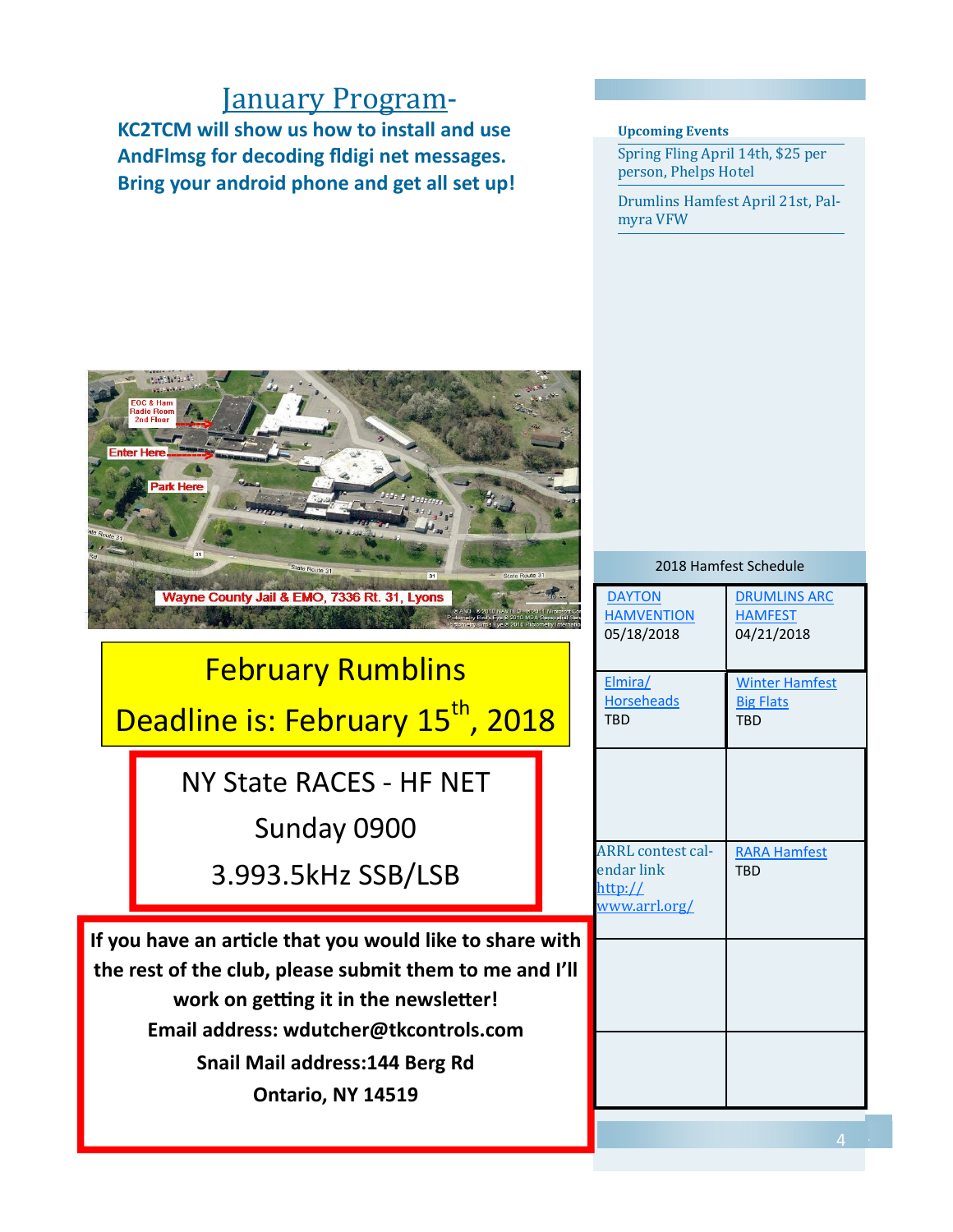# **Repeater Report January 2018**

146.685-- Spectrum increased internet Speed to 100/10 did a reboot on modem caused a problem with reporting to webpage, Justin fixed the Apache Server—don't ask me about this as I'm not sure how Indians got in the Pi....I think things have been ok?

146.745—I think things have been ok.. I don't hear much use on it -Shed temps have been better this year than last year, even with lower temps. 10 cans of spray foam may have helped???

**224.900-** Little to no use.. Still working ..Looking for volunteers to hook up a controller to it?

**444.750**- Adjusted squelch .... Justin reset Wires-x again remotely on the EMO computer. Justin got a D-star radio and has been playing with it... Still gotta play with the allstar pi-find the motivation ?

**443.250**- has been shut down for awhile… have bad SWR on the Dual band antenna- took out preamp –didn't want to ruin the amp. Waiting on some parts and a warm day... May need to discuss a plan to replace....

Thank God for 4wd… as the snow is piling up at both sites!!

**Happy New Years!!! –2018 Repeater CommiƩee** 



# **PRESIDENT'S CORNER, KD2DNO**

We have a New Year starting off with an incredible coastal storm the equivalent of a hurricane.. In January! It helps remind us as Ham's that we must always be prepared to assist in a civil emergency. Keep your gear charged up, programmed and a Go Kit handy in case you can get out to a shelter or the EMO to help. Keep a winter survival kit in your car.

A reminder that dues for 2018 are due. Please go online to our website or check with W2WBD Walter to pay. Online is preferred. Dues remain a very reasonable \$10 for a full member, plus \$2 for immediate family. Lifetime memberships are still available for \$100.

We would like ideas from members for Meeting programs. It would be nice if we could find projects to work on at the meetings. If you have ideas, please let KC2TCM Jay know (dopple@doppleganger.org).

Monitor 146.685 before meetings if weather is bad. We will try to make decisions at least two hours in advance if the weather looks bad and send an email also.

If you have any interest in helping the club as a sort of Quartermaster, helping keep track of the club and county equipment, please let me know (Kd2dno@gmail.com).

Best wishes for A Happy and Healthy 2018!

73, KD2DNO Bill